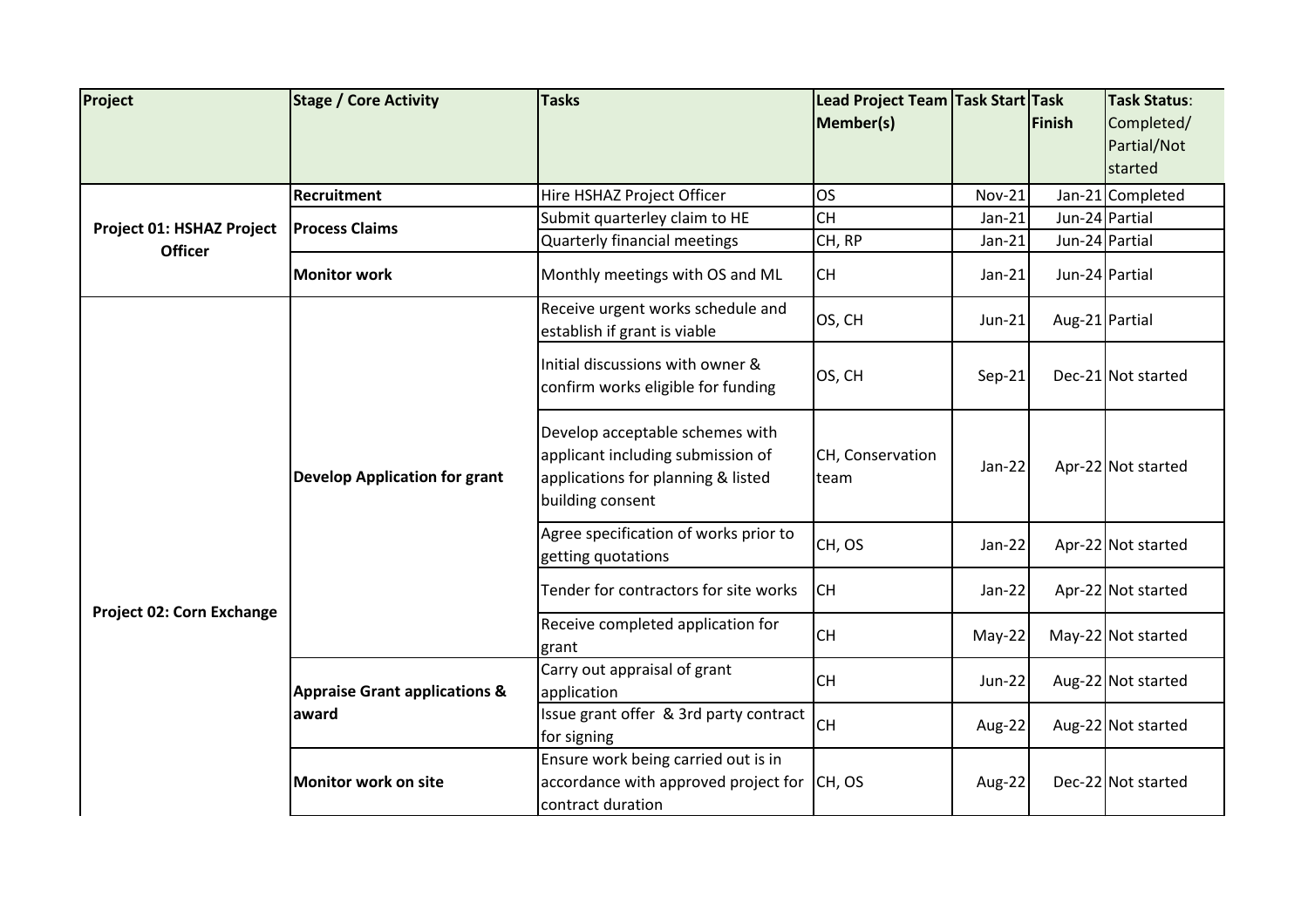|                        | <b>Process Claims</b>                    | Make 3rd party payments based on<br>architects certificates & receipted<br>invoices                                            | <b>CH</b>                | $Jan-23$      |                | Jan-23 Not started |
|------------------------|------------------------------------------|--------------------------------------------------------------------------------------------------------------------------------|--------------------------|---------------|----------------|--------------------|
|                        |                                          | Include return in quarterly claim for<br>payment from HE                                                                       | <b>CH</b>                | $Jan-23$      |                | Jan-23 Not started |
|                        |                                          | Establish ownership and planned use<br>of building                                                                             | CH, OS,<br>Enforcement   | $May-21$      | Jun-21 Partial |                    |
|                        |                                          | Initial discussions with owner &<br>confirm works eligible for funding                                                         | <b>CH</b>                | $Jul-21$      |                | Aug-21 Not started |
|                        | <b>Develop Application for grant</b>     | Develop acceptable schemes with<br>applicant including submission of<br>applications for planning & listed<br>building consent | CH, Conservation<br>team | Aug-21        |                | Sep-21 Not started |
|                        |                                          | Agree specification of works prior to<br>getting quotations                                                                    | <b>CH</b>                | Oct-21        |                | Oct-21 Not started |
| Project 03: Former Old |                                          | Tender for contractors for site works                                                                                          | <b>CH</b>                | <b>Nov-21</b> |                | Nov-21 Not started |
| <b>White Hart</b>      |                                          | Receive completed application for<br>grant                                                                                     | <b>CH</b>                | <b>Dec-21</b> |                | Dec-21 Not started |
|                        | <b>Appraise Grant applications &amp;</b> | Carry out appraisal of grant<br>application                                                                                    | CH, OS                   | <b>Dec-22</b> |                | Jan-22 Not started |
|                        | award                                    | Issue grant offer & 3rd party contract<br>for signing                                                                          | CH, OS                   | Jan-22        |                | Jan-22 Not started |
|                        | Monitor work on site                     | Ensure work being carried out is in<br>accordance with approved project for<br>contract duration                               | CH, OS                   | $Jan-22$      |                | Mar-22 Not started |
|                        | <b>Process Claims</b>                    | Make 3rd party payments based on<br>architects certificates & receipted<br>invoices                                            | <b>CH</b>                | Mar-22        |                | Mar-22 Not started |
|                        |                                          | Include return in quarterly claim for<br>payment from HE                                                                       | <b>CH</b>                | Mar-22        |                | Mar-22 Not started |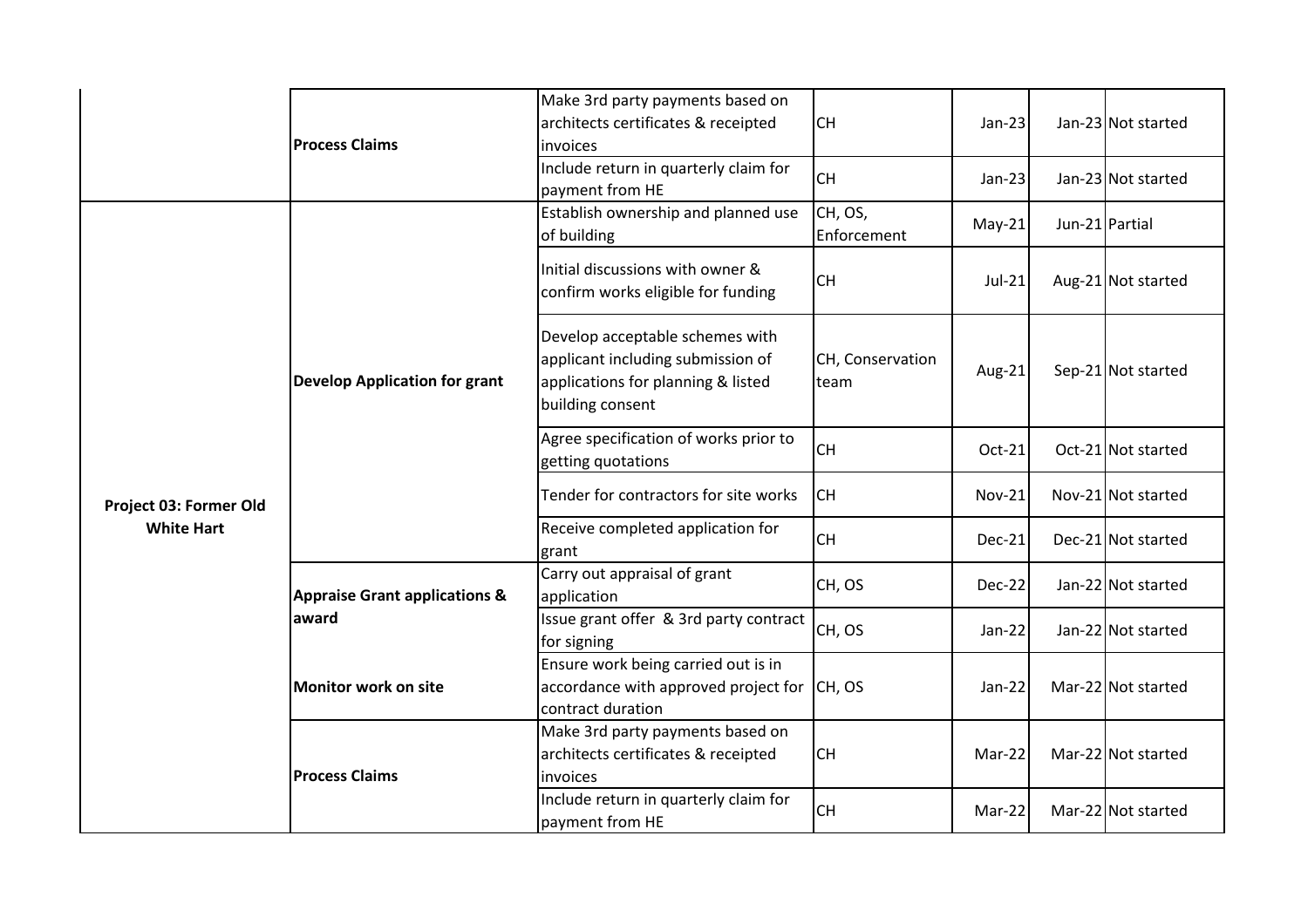|                                                     | Develop criteria for eligibility and              | Heritage at Risk Building Survey                                                                                               | <b>MA</b>                | $Jan-21$ |                | May-21 Complete    |
|-----------------------------------------------------|---------------------------------------------------|--------------------------------------------------------------------------------------------------------------------------------|--------------------------|----------|----------------|--------------------|
|                                                     | target properties                                 | <b>Review listings</b>                                                                                                         | Conservation team        | $May-21$ | Aug-21 Partial |                    |
|                                                     |                                                   | Initial discussions with owner &<br>confirm works eligible for funding                                                         | <b>CH</b>                | $May-21$ | May-23 Partial |                    |
|                                                     |                                                   | Provide guidance on eligible works &<br>conservation principles to<br>applicants/agents                                        | CH, Conservation<br>team | $May-21$ | May-23 Partial |                    |
|                                                     | <b>Develop Applications for grant</b>             | Develop acceptable schemes with<br>applicant including submission of<br>applications for planning & listed<br>building consent | CH, Conservation<br>team | $May-21$ |                | May-23 Not started |
|                                                     |                                                   | Agree specification of works prior to<br>getting quotations                                                                    | <b>CH</b>                | $May-21$ |                | May-23 Not started |
| Project 04: Heritage at Risk<br><b>Grant Scheme</b> |                                                   | Tender for contractors for site works                                                                                          | <b>CH</b>                | $May-21$ |                | May-23 Not started |
|                                                     |                                                   | Receive completed application for<br>grant                                                                                     | <b>CH</b>                | $May-21$ |                | May-23 Not started |
|                                                     |                                                   | Carry out appraisal of grant<br>application                                                                                    | <b>CH</b>                | $Jul-21$ |                | Jul-23 Not started |
|                                                     | <b>Appraise Grant applications &amp;</b><br>award | Grants Panel make recommendation<br>for grant offer                                                                            | <b>CH</b>                | Aug-21   |                | Aug-23 Not started |
|                                                     |                                                   | Issue grant offer & 3rd party contract<br>for signing                                                                          | <b>CH</b>                | $Sep-21$ |                | Sep-23 Not started |
|                                                     | Monitor work on site                              | Ensure work being carried out is in<br>accordance with approved project for<br>contract duration                               | CH, Conservation<br>team | $Sep-21$ |                | Sep-23 Not started |
|                                                     | <b>Process Claims</b>                             | Make 3rd party payments based on<br>architects certificates & receipted<br>invoices                                            | <b>CH</b>                | Jan-22   |                | Jan-24 Not started |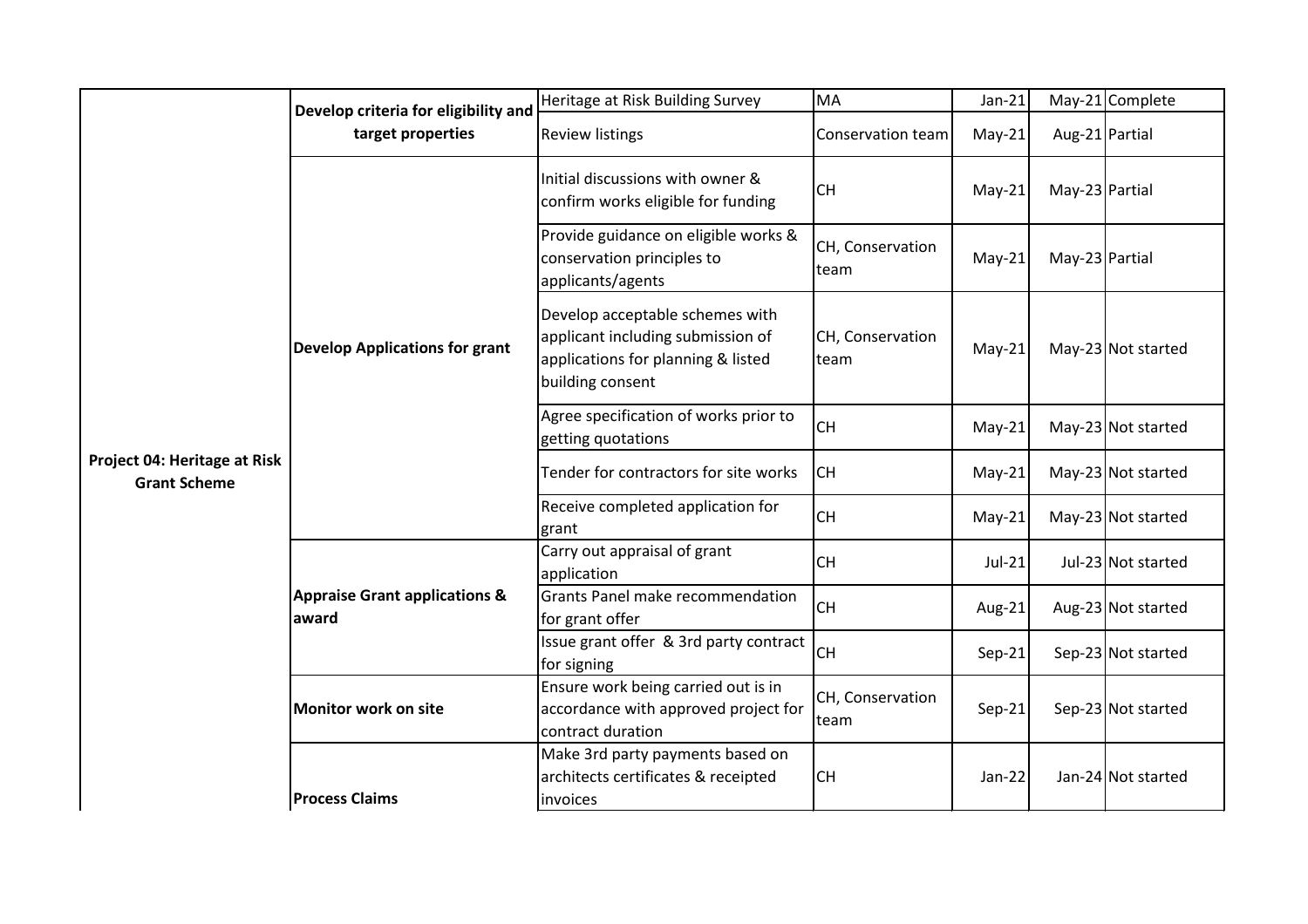|                                   |                                                           | Include return in quarterly claim for<br>payment from HE                                                                       | <b>CH</b>                | Jan-22   |                | Jan-24 Not started |
|-----------------------------------|-----------------------------------------------------------|--------------------------------------------------------------------------------------------------------------------------------|--------------------------|----------|----------------|--------------------|
|                                   | Develop criteria for eligibility and<br>target properties | Heritage at Risk Building Survey                                                                                               | MA                       | $Jan-21$ |                | May-21 Complete    |
|                                   |                                                           | Initial discussions with owner &<br>confirm works eligible for funding                                                         | <b>CH</b>                | $May-21$ | May-23 Partial |                    |
|                                   |                                                           | Provide guidance on eligible works &<br>conservation principles to<br>applicants/agents                                        | CH, Conservation<br>team | $May-21$ | May-23 Partial |                    |
|                                   | <b>Develop Applications for grant</b>                     | Develop acceptable schemes with<br>applicant including submission of<br>applications for planning & listed<br>building consent | <b>CH</b>                | $May-21$ | May-23 Partial |                    |
|                                   |                                                           | Agree specification of works prior to<br>getting quotations                                                                    | <b>CH</b>                | $May-21$ |                | May-23 Not started |
| <b>Project 05: Heritage Grant</b> |                                                           | Tender for contractors for site works                                                                                          | <b>CH</b>                | $May-21$ |                | May-23 Not started |
| <b>Scheme (shopfronts)</b>        |                                                           | Receive completed application for<br>grant                                                                                     | <b>CH</b>                | $May-21$ |                | May-23 Not started |
|                                   |                                                           | Carry out appraisal of grant<br>application                                                                                    | <b>CH</b>                | Jun-21   |                | Jun-23 Not started |
|                                   | <b>Appraise Grant applications &amp;</b><br>award         | Grants Panel make recommendation<br>for grant offer                                                                            | <b>CH</b>                | $Jun-21$ |                | Jun-23 Not started |
|                                   |                                                           | issue grant offer & 3rd party contract<br>for signing                                                                          | <b>CH</b>                | $Jun-21$ |                | Jun-23 Not started |
|                                   | <b>Monitor work on site</b>                               | Ensure work being carried out is in<br>accordance with approved project for<br>contract duration                               | CH, Conservation<br>team | $Jul-21$ |                | Jul-23 Not started |
|                                   | <b>Process Claims</b>                                     | Make 3rd party payments based on<br>architects certificates & receipted<br>invoices                                            | <b>CH</b>                | Aug-21   |                | Aug-23 Not started |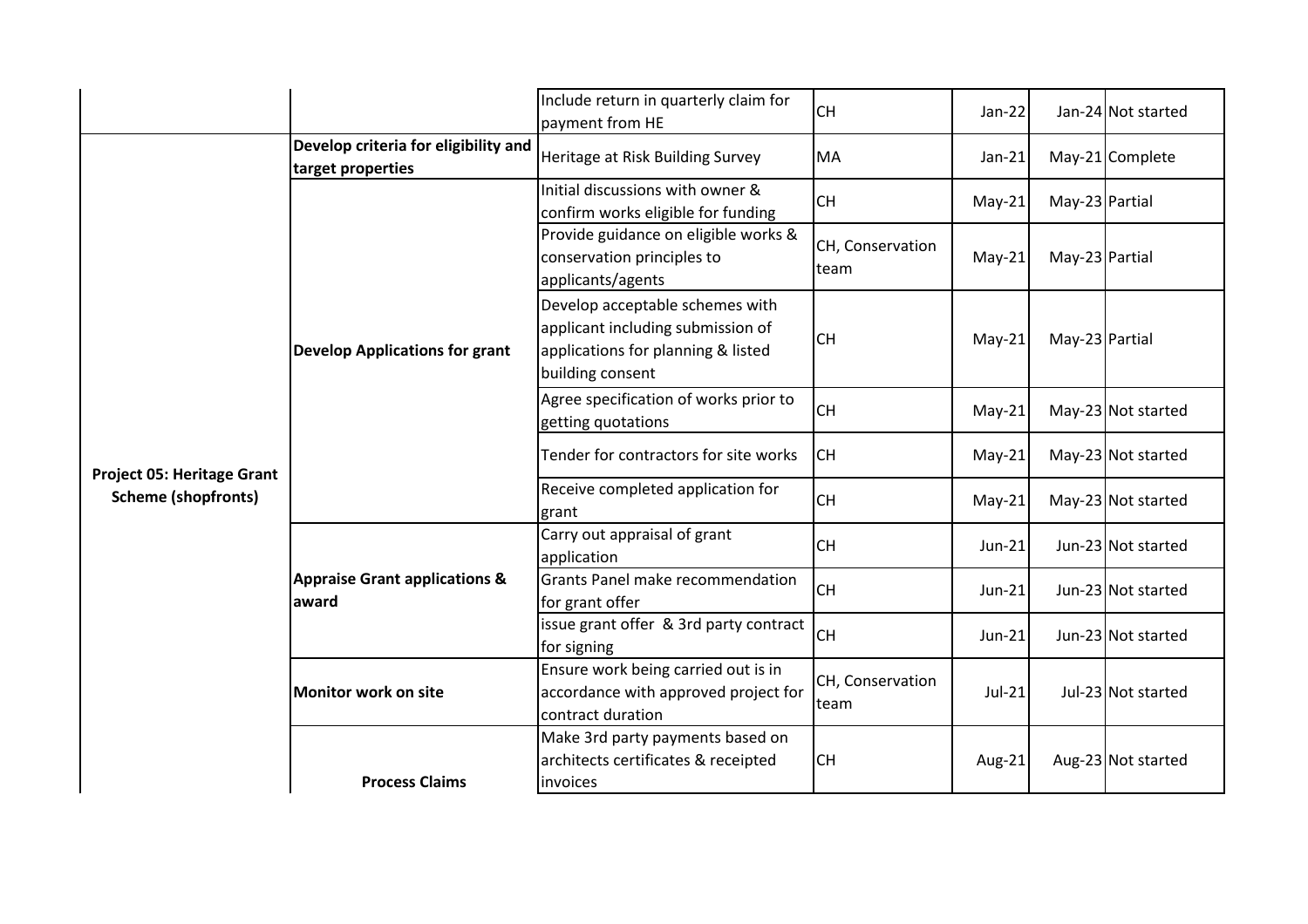|                                                                                |                        | Include return in quarterly claim for<br>payment from HE      | <b>CH</b>  | $Sep-21$      |                | Mar-24 Not started |
|--------------------------------------------------------------------------------|------------------------|---------------------------------------------------------------|------------|---------------|----------------|--------------------|
|                                                                                | <b>Develop Brief</b>   | Draft tendor, consult with relevent<br><b>NSDC</b> colleagues | CH, OS     | Aug-21        |                | Dec-21 Not started |
|                                                                                |                        | <b>Tendor for consultant</b>                                  | <b>CH</b>  | Jan-22        |                | Feb-22 Not started |
| Project 06: Shopfront and                                                      | <b>Comission Guide</b> | Consult with chosen conultant<br>throughout process           | CH, OS     | Feb-22        |                | Aug-22 Not started |
| <b>Upper floor Development</b><br>Guide                                        |                        | Brief members on purpose of study                             | CH, OS     | Sep-22        |                | Sep-22 Not started |
|                                                                                |                        | Public engagement with community                              | <b>CH</b>  | Sep-22        |                | Sep-22 Not started |
|                                                                                | <b>Publish Advice</b>  | Press release                                                 | CH, Comms  | <b>Nov-22</b> |                | Nov-22 Not started |
|                                                                                | <b>Process Claims</b>  | Include return in quarterly claim for<br>payment from HE      | <b>CH</b>  | $Jan-23$      |                | Jan-23 Not started |
|                                                                                | <b>Develop Plan</b>    | Draft tender, consult with relevant<br><b>NSDC</b> areas      | CH, OS. ML | Mar-21        |                | Jun-21 Not started |
|                                                                                |                        | Identify suitable engineers                                   | <b>CH</b>  | $Mar-21$      | Jun-21 Partial |                    |
|                                                                                |                        | CH training for procurement                                   | <b>CH</b>  | $May-21$      | May-21 Partial |                    |
|                                                                                |                        | Tender for engineers                                          | <b>CH</b>  | Jun-21        |                | Jun-21 Complete    |
| Project 07: Public Realm and Feasibility Study<br><b>Way Finding (Beaumond</b> |                        | Consult with chosen engineer<br>throughout report writing     | <b>CH</b>  | Aug-21        |                | Dec-21 Not started |
| Cross)                                                                         |                        | Brief members on the purpose of<br>study                      | CH, OS     | Aug-21        |                | Aug-21 Not started |
|                                                                                |                        | Host community engagement<br>workshop                         | <b>CH</b>  | $Sep-21$      |                | Sep-21 Not started |
|                                                                                | <b>Final report</b>    | Brief members on outcomes                                     | CH, OS     | Feb-22        |                | Feb-22 Not started |
|                                                                                |                        | Public engagement document to share<br>with public            | <b>CH</b>  | Feb-22        |                | Feb-22 Not started |
|                                                                                | <b>Develop Brief</b>   | Draft tendor, consult with relevent<br><b>NSDC</b> colleagues | CH, OS     | Aug-21        |                | Oct-21 Not started |
|                                                                                |                        | Tendor for consultant                                         | <b>CH</b>  | Oct-21        |                | Dec-21 Not started |
|                                                                                | <b>Comission Guide</b> | Consult with chosen conultant<br>throughout process           | CH, OS     | Jan-22        |                | Jun-22 Not started |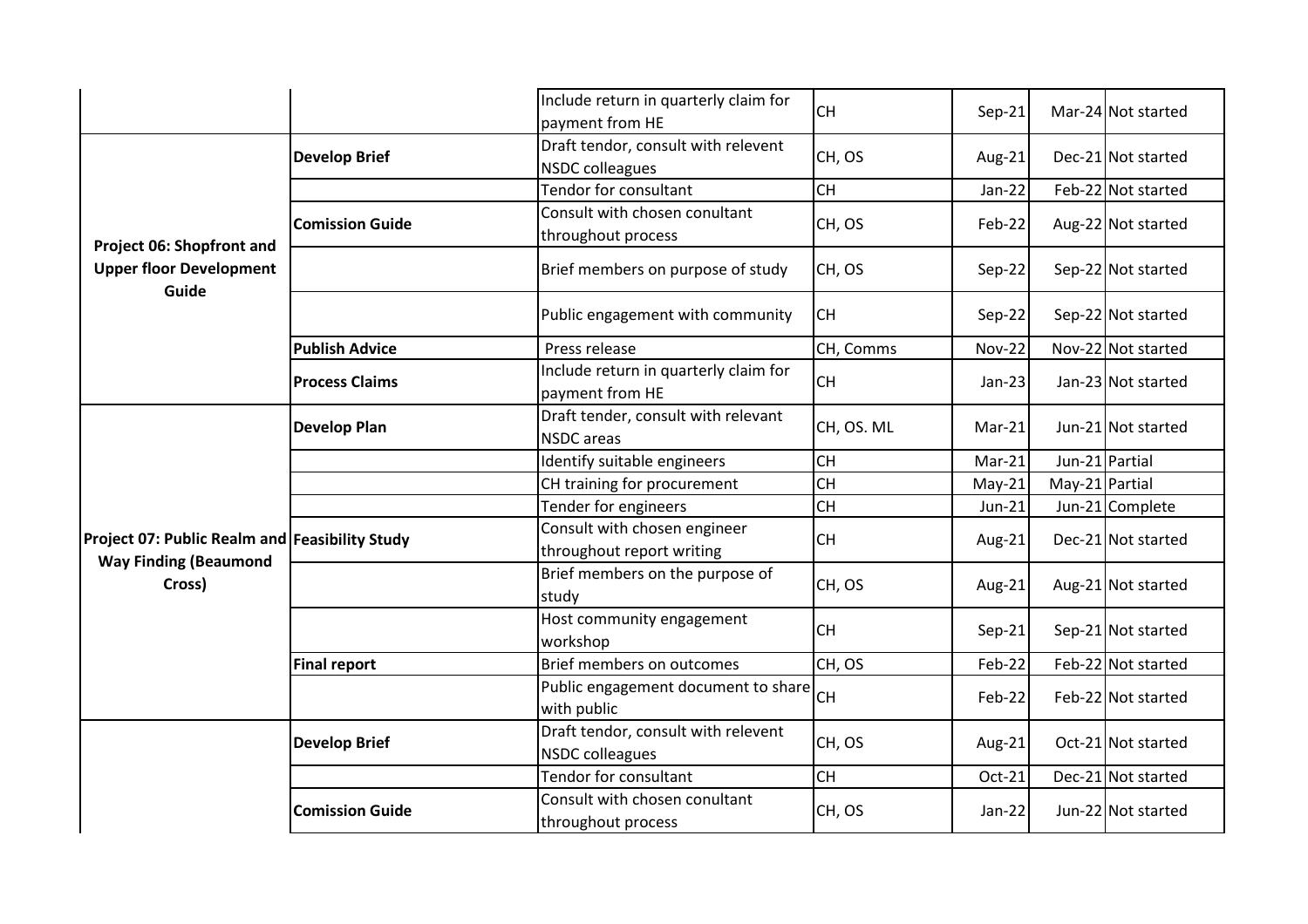| <b>Project 08: Lease Tenant</b><br><b>Advice</b>    |                                         | Brief members on purpuse of study                                                   | CH, OS     | <b>Jul-22</b> |                | Jul-22 Not started |
|-----------------------------------------------------|-----------------------------------------|-------------------------------------------------------------------------------------|------------|---------------|----------------|--------------------|
|                                                     |                                         | Public engagement with community                                                    | <b>CH</b>  | <b>Jul-22</b> |                | Jul-22 Not started |
|                                                     | <b>Publish Advice</b>                   | Press release advertising guidance                                                  | CH, Comms  | Aug-22        |                | Aug-22 Not started |
|                                                     | <b>Process Claims</b>                   | Include return in quarterly claim for<br>payment from HE                            | <b>CH</b>  | Sep-22        |                | Sep-22 Not started |
|                                                     | Develop outline for the<br>publications | Regular meetings wiry HE to discuss<br>ideas and progress                           | CH, OS, HE | Apr-21        |                | Jul-21 Partial     |
|                                                     |                                         | Decide a long term timeline for<br>publication                                      | CH, OS     | $May-21$      | May-21 Partial |                    |
| Project 09: Publication -<br><b>Newark Heritage</b> |                                         | Establish audience and proposed<br>market                                           | CH, OS     | $May-21$      | May-21 Partial |                    |
|                                                     |                                         | Research similar publications to<br>finalise our project                            | <b>CH</b>  | $May-21$      | May-21 Partial |                    |
|                                                     | Research                                | Host regular meetings with HE and<br>local groups to establish research<br>outcomes | CH, HE     | $Jul-21$      |                | Jul-22 Not started |
|                                                     | <b>Draft</b>                            | Review draft research                                                               | CH, OS     | $Jul-22$      |                | Sep-22 Not started |
|                                                     |                                         | Approve project                                                                     | <b>CH</b>  | $Jan-23$      |                | Jan-23 Not started |
|                                                     | Publication                             | Host publication event                                                              | <b>CH</b>  | $Jul-23$      |                | Jul-23 Not started |
|                                                     |                                         | Establish community engagement<br>outcomes for publication                          | <b>CH</b>  | $May-21$      |                | Jul-23 Not started |
|                                                     | <b>Develop Brief</b>                    | Draft tendor, consult with relevent<br><b>NSDC</b> colleagues                       | CH, OS     | Aug-21        |                | Oct-21 Not started |
|                                                     |                                         | Tendor for consultant                                                               | <b>CH</b>  | Oct-21        |                | Dec-21 Not started |
|                                                     | <b>Comission Guide</b>                  | Consult with chosen conultant<br>throughout process                                 | CH, OS     | Jan-22        |                | Jun-22 Not started |
| <b>Project 10: Tax and Business</b><br>Ratos Roviow |                                         | Brief members on purpuse of study                                                   | CH, OS     | <b>Jul-22</b> |                | Jul-22 Not started |